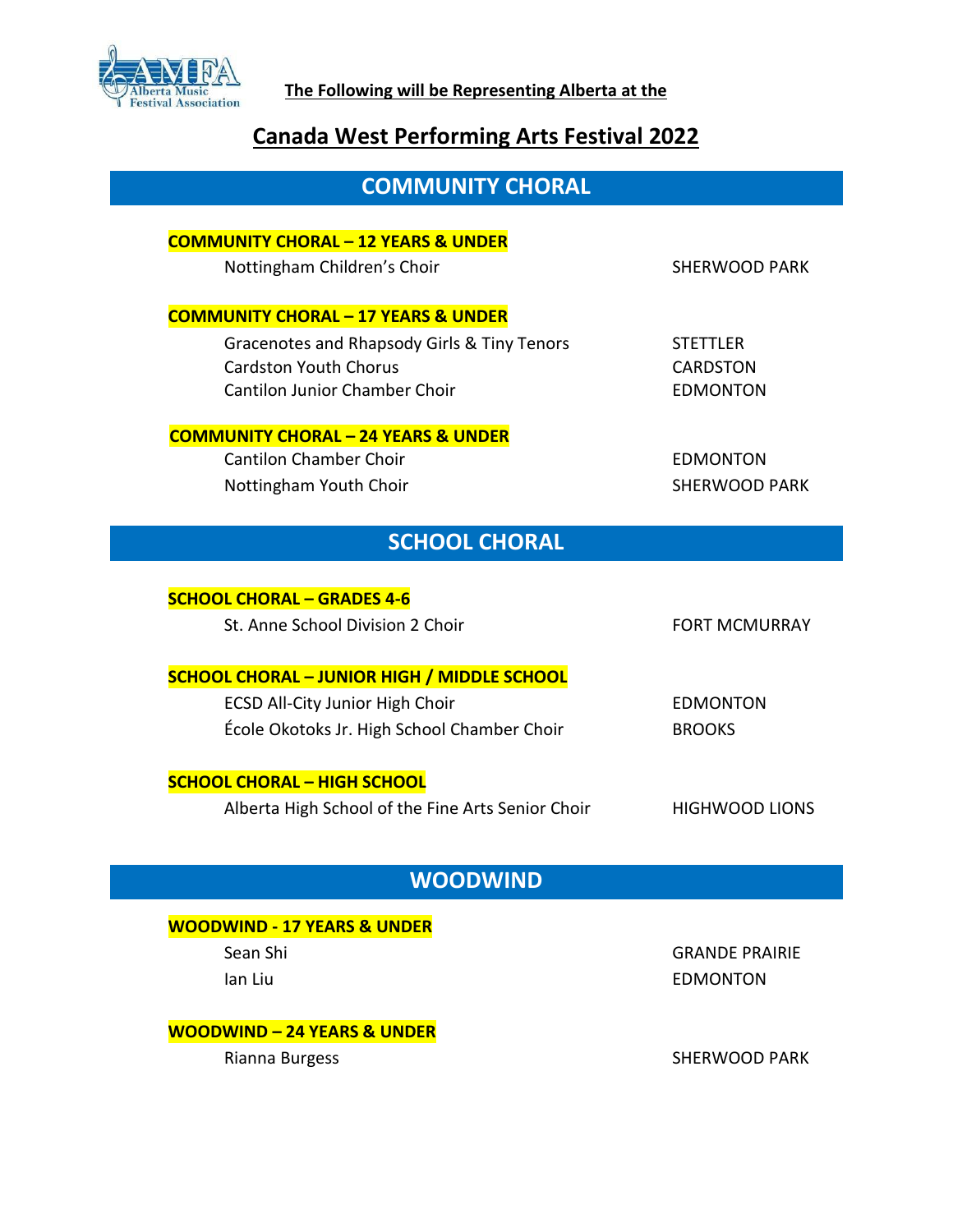# **VOCALS**

## **VOCALS – 12 YEARS & UNDER**

Nathan Morphis LETHBRIDGE Sadee Mitchell **YELLOWKNIFE** Zuri Ayuno RED DEER

### **VOCALS – 17 YEARS & UNDER**

Emma Lavigne MEDICINE HAT Darya Gusarova **EDMONTON** Helayna Moll **AIRDRIE** 

### **VOCALS – 24 YEARS & UNDER**

Zoe McCormick **RED DEER** Robert McDonald **CROWNEST PASS** 

Akshaya Lakshmi **Akshaya Lakshmi** The Controller Controller EQRT MCMURRAY

## **PIANO**

### **PIANO – 12 YEARS & UNDER**

Qinxin Jocelyn Zhou OLDS Savannah Niu CALGARY Demi Alba **EDMONTON** 

### **PIANO – 17 YEARS & UNDER**

Kiana Zhu **EDMONTON** Evan Yin EDMONTON Joseph Curran National Accounts of the Material Section 1999 and Material Material Section 1999 and Material M

## **PIANO – 24 YEARS & UNDER**

Rouyu Li ST. ALBERT Jean Zhang SHERWOOD PARK

# **GUITAR**

## **GUITAR – 17 YEARS & UNDER**

Nathan Bautista **LACOMBE** Evan Komm EDMONTON Nathaniel Wyton ST. ALBERT

### **GUITAR – 24 YEARS & UNDER**

No competitors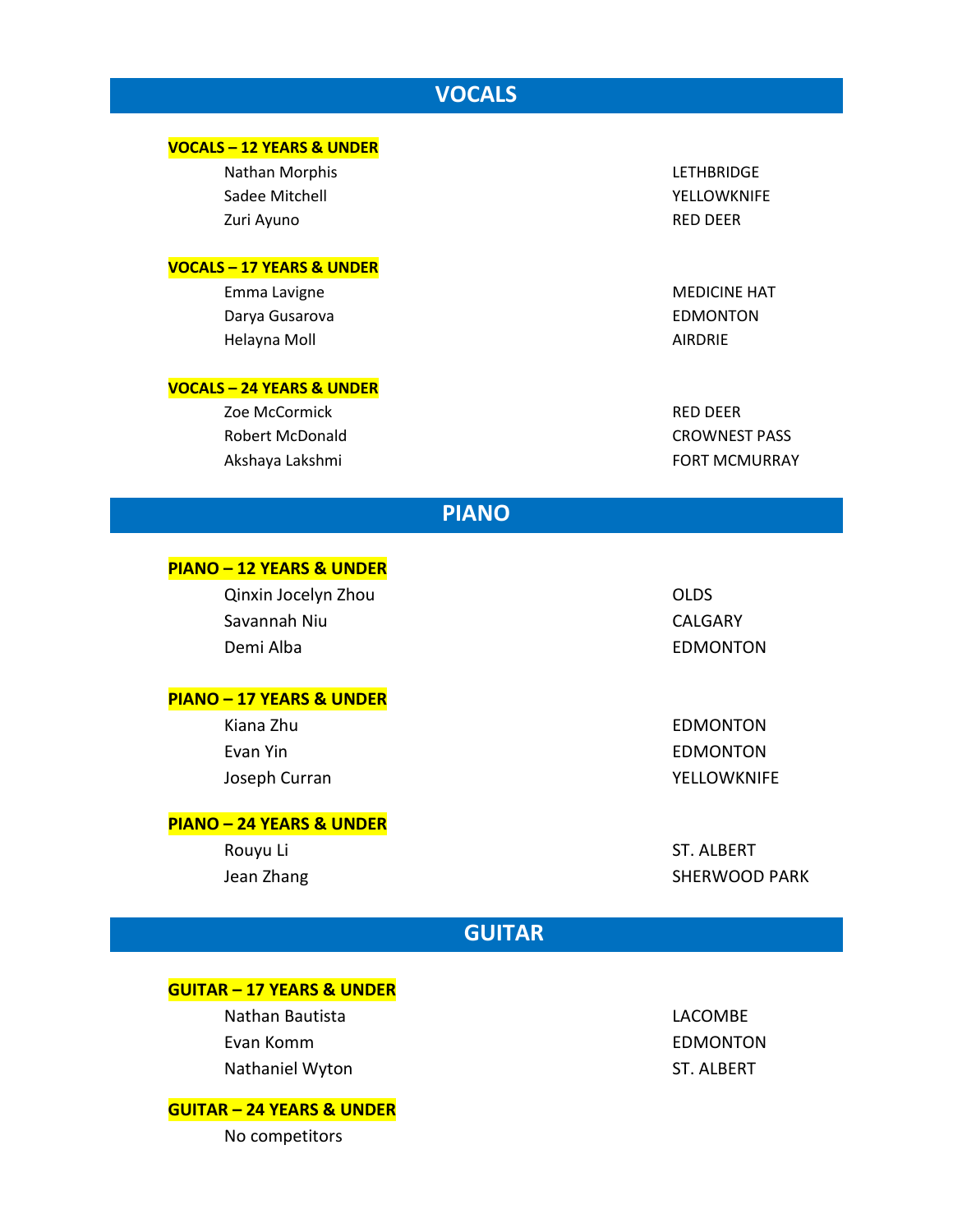# **STRINGS**

| <b>STRINGS - 12 YEARS &amp; UNDER</b> |                     |
|---------------------------------------|---------------------|
| Sacha Jorba-Wu                        | <b>CALGARY</b>      |
| <b>Anthony Yue</b>                    | <b>EDMONTON</b>     |
| Rachel Zhu                            | <b>EDMONTON</b>     |
| <b>STRINGS - 17 YEARS &amp; UNDER</b> |                     |
| Jessica Zhuang                        | <b>EDMONTON</b>     |
| <b>Charles Wachowicz</b>              | <b>EDMONTON</b>     |
| Melie Inageda                         | <b>BOW VALLEY</b>   |
| <b>STRINGS - 24 YEARS &amp; UNDER</b> |                     |
| Jane Eaton                            | <b>LETHBRIDGE</b>   |
| Tatyana Gilson                        | <b>CALGARY</b>      |
| <b>SPEECH</b>                         |                     |
| <b>SPEECH - 12 YEARS &amp; UNDER</b>  |                     |
| Avani Gaekwad                         | <b>MEDICINE HAT</b> |

Clara Norton LETHBRIDGE

## **SPEECH – 17 YEARS & UNDER**

Meggie Yang **EDMONTON** 

## **SPEECH – 24 YEARS & UNDER**

Faris Syed Shoa-Anwar **EDMONTON** Paige Salyn **PROVOST** 

Liam Molloy FORT MCMURRAY

Diya Hiltz **FORT MCMURRAY** Muskaan Sahi **FORT MCMURRAY** 

# **CHAMBER**

## **CHAMBER – 17 & UNDER**

Brianna Hollingsworth, Elizabeth Muller, Gabriel Muller, Parker Riou

STRATHMORE

# **BRASS**

No competitors